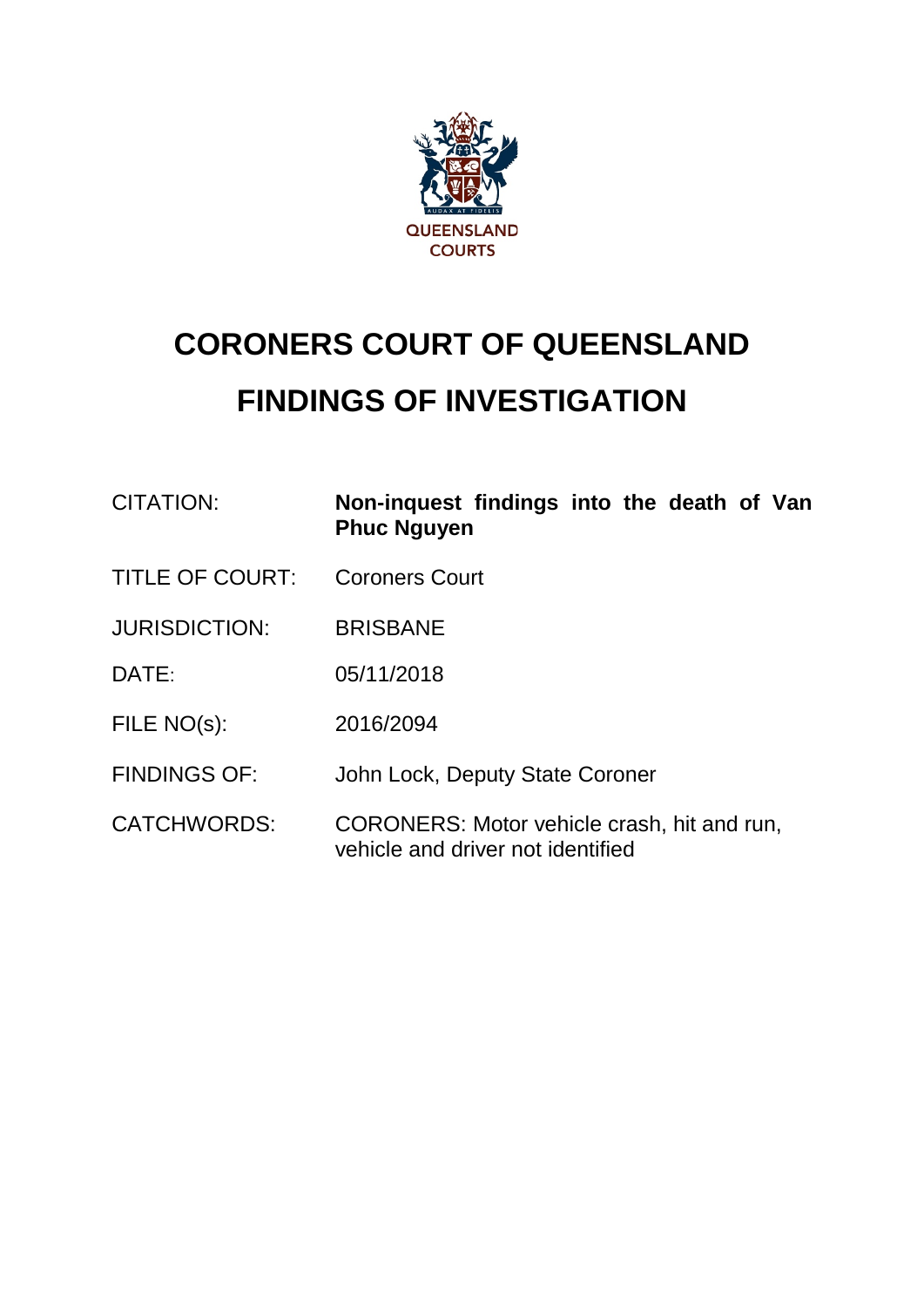# **Table of Contents**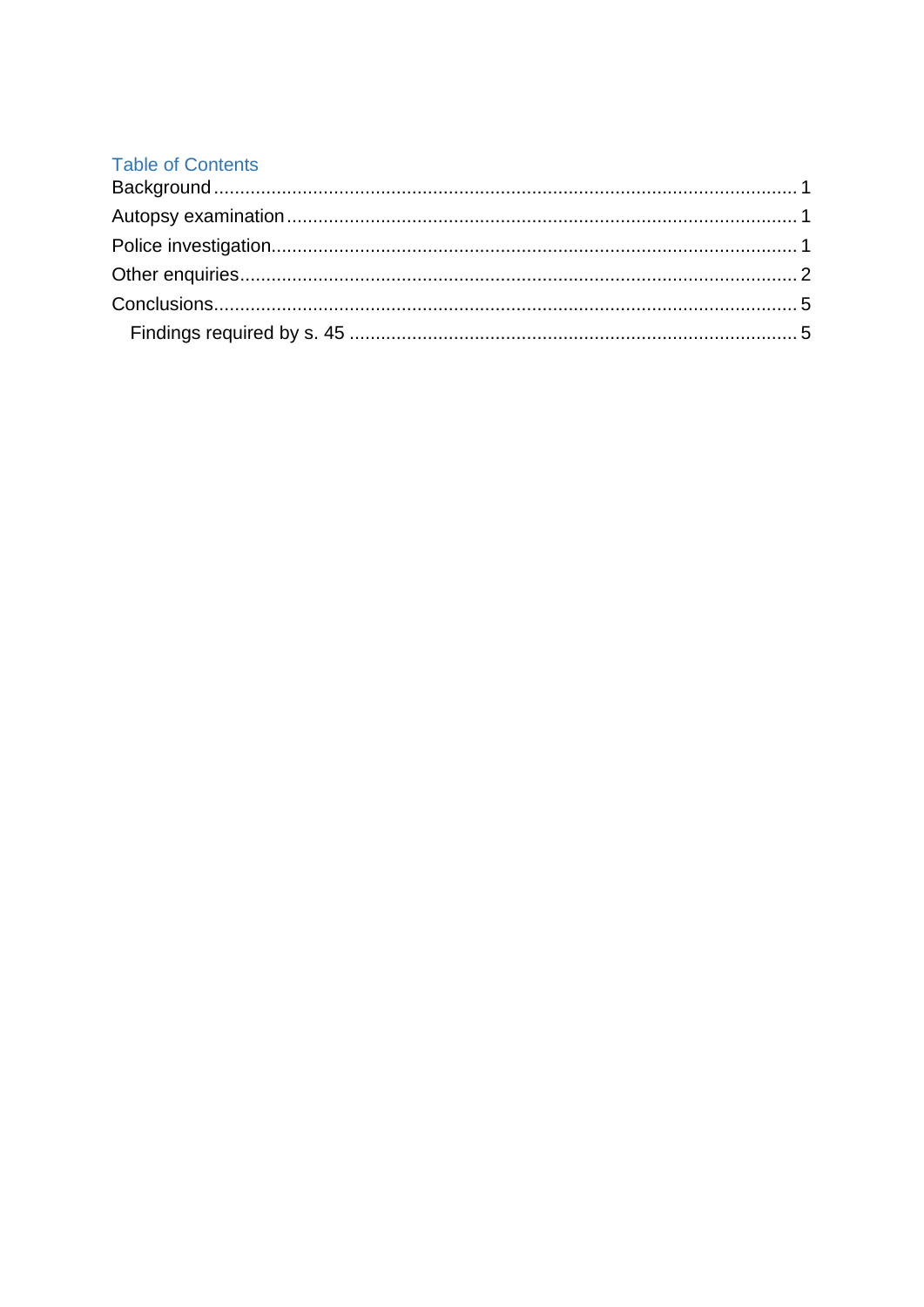## <span id="page-2-0"></span>**Background**

- 1. Van Phuc Nguyen was born on 10 March 1966 and was 50 years of age at the time of his death on 24 May 2016 at Shelduck Street, Inala. He died of injuries resulting from him being hit by an unknown motor vehicle whilst he was a pedestrian.
- 2. On 24 May 2016 at approximately 8:15pm, an unknown vehicle collided with Mr Nguyen who was walking home from the Inala Civic Centre on Inala Avenue, Inala after shopping for groceries. Mr Nguyen was walking to his home address at 19 Lorikeet Street, Inala.
- 3. The unknown motor vehicle was believed to be driving along Shelduck Street, Inala in a southerly direction and struck Mr Nguyen who was immediately thrown approximately 15 metres. Mr Nguyen's head hit the gutter, causing fatal injuries from which he died. The unknown vehicle and driver fled the scene.
- <span id="page-2-1"></span>4. Police attended from Inala Station at approximately 8:27pm in the company of QAS. Mr Nguyen was pronounced deceased. Significant injuries to Mr Nguyen's head, torso and feet were observed.

### **Autopsy examination**

- 5. The post-mortem examination showed injuries consistent with Mr Nguyen having been a pedestrian struck by a motor vehicle mainly on the right side and subsequently being landed possibly face down on the ground.
- 6. The contact points were at the level of the knees and possibly the back of the left buttock area. Ground impact injuries were on the front of the head/face mainly on the right side and on the limbs and hip.
- 7. Major internal injuries were those of the head as confirmed by neuropathology and post mortem CT scan. There were multiple skull fractures including basal ring fracture, brainstem laceration, subarachnoid haemorrhage and parenchymal brain injury. In addition, there was evidence of blood in relation as a result of head injuries.
- 8. There were injuries of the cervical and thoracic spine without spinal cord damage, as well as relatively minor liver and right kidney lacerations.
- 9. There was no evidence of significant natural disease process that would have contributed to death.
- 10. Alcohol and common drugs were not detected on toxicology analysis.
- 11. The cause of death was considered to be due to head injuries as a result of a motor vehicle collision (pedestrian).

### <span id="page-2-2"></span>**Police investigation**

12. The Forensic Crash Unit and Acacia Ridge Criminal Investigation Branch attended the scene. Witnesses stated they heard an extremely loud bang and came outside to observe Mr Nguyen on the ground. A witness told police that they believed the unknown motor vehicle was hooning as its engine was revved. The witness did not hear any braking. The only information they could give about the car was that it was a pale colour.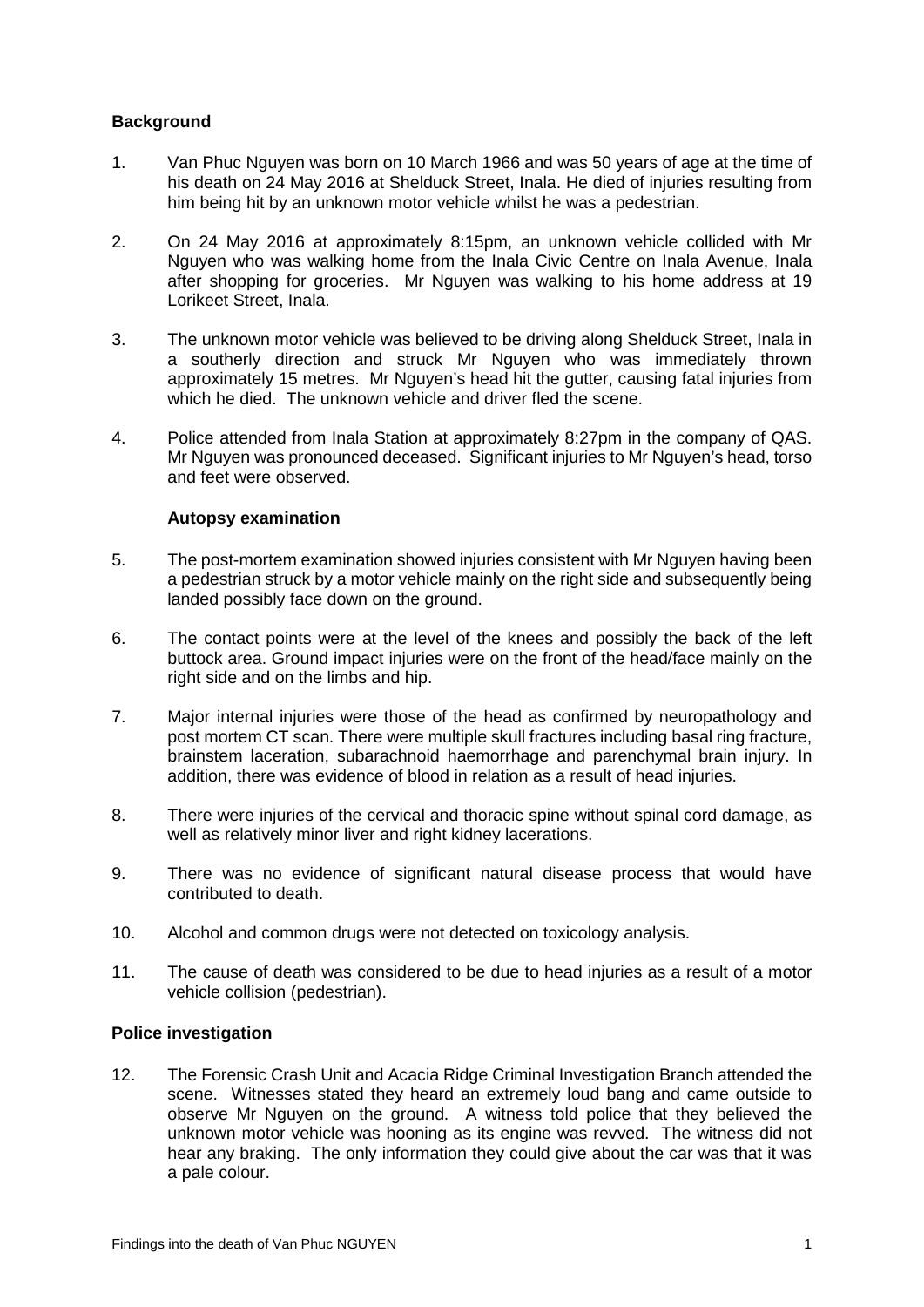- 13. Enquiries were made at Mr Nguyen's home address, with no information able to be obtained about relatives.
- 14. The police investigation included searches on two SIM cards located in Mr Nguyen's mobile phone on the night of the crash. Checks of calls made from the phone were investigated, with one number having been called 48 times from 23 May 2016 at 0000 hours (0402 535 688). A further search revealed that this number was called on the night of the crash, commencing at 20:00:15 hours and lasting 15 minutes and 8 seconds, which police conclude means that the call ended at the time of the crash occurring. All attempts to contact this mobile phone number have failed as it consistently is busy.

#### <span id="page-3-0"></span>**Other enquiries**

- 15. As a result of little information being obtained concerning the incident and despite extensive enquiries, the driver and vehicle involved being unknown, the Queensland Police Service issued a number of media releases and held a media conference on 28 July 2016.
- 16. Since the media conference on 28 July 2016, Crime Stoppers have received a number of phone calls about the fatal accident. Each of the calls has been investigated by police from the Forensic Crash Unit. Two motor vehicles connected to a person whose name was provided to Crime Stoppers were located and inspected by police and were ruled out as being involved in the accident.
- 17. A third vehicle reported as likely to have been involved was also inspected and the inspection failed to find any supporting evidence of the Crime Stoppers report. A fourth vehicle was also inspected and was found to be different from the one that police were looking for.
- 18. The next of kin was spoken to, to see whether or not she knew any of the phone numbers on the deceased's mobile phone, and she did not. Next of kin was also unable to provide details of a possible female friend spoken of by Mr Nguyen. Police were unable to access Mr Nguyen's Facebook page or anyone else linked to his Facebook page.
- 19. Enquiries were made with Optus, the phone provider for the mobile phone number to which Mr Nguyen was making numerous calls. Confirmation of any identification details was unable to be obtained and the phone in fact had not been used for a number of months. The phone number was earmarked for cancellation and reissue.
- 20. Police obtained phone calls between 19 May 2016 and 1 June 2016. During this period the mobile phone number was predominantly in the Plainland and Laidley area, and Mr Nguyen was talking to the phone at the time of the crash and the person in possession of the phone was in the Plainland area at the time. After the phone call, however, no further calls were made from the phone number, nor were any incoming phone calls accepted. All attempts by police to contact a number of phone numbers from calls from Vietnam were also unsuccessful. Police spoke with a person whose phone number was also listed on Mr Nguyen's phone and who had telephoned Mr Nguyen's number. This person ran a farm out at Laidley and knew Mr Nguyen who rang in looking for work. The person questioned did not recognise Mr Nguyen's number and could offer no information on why he rang it.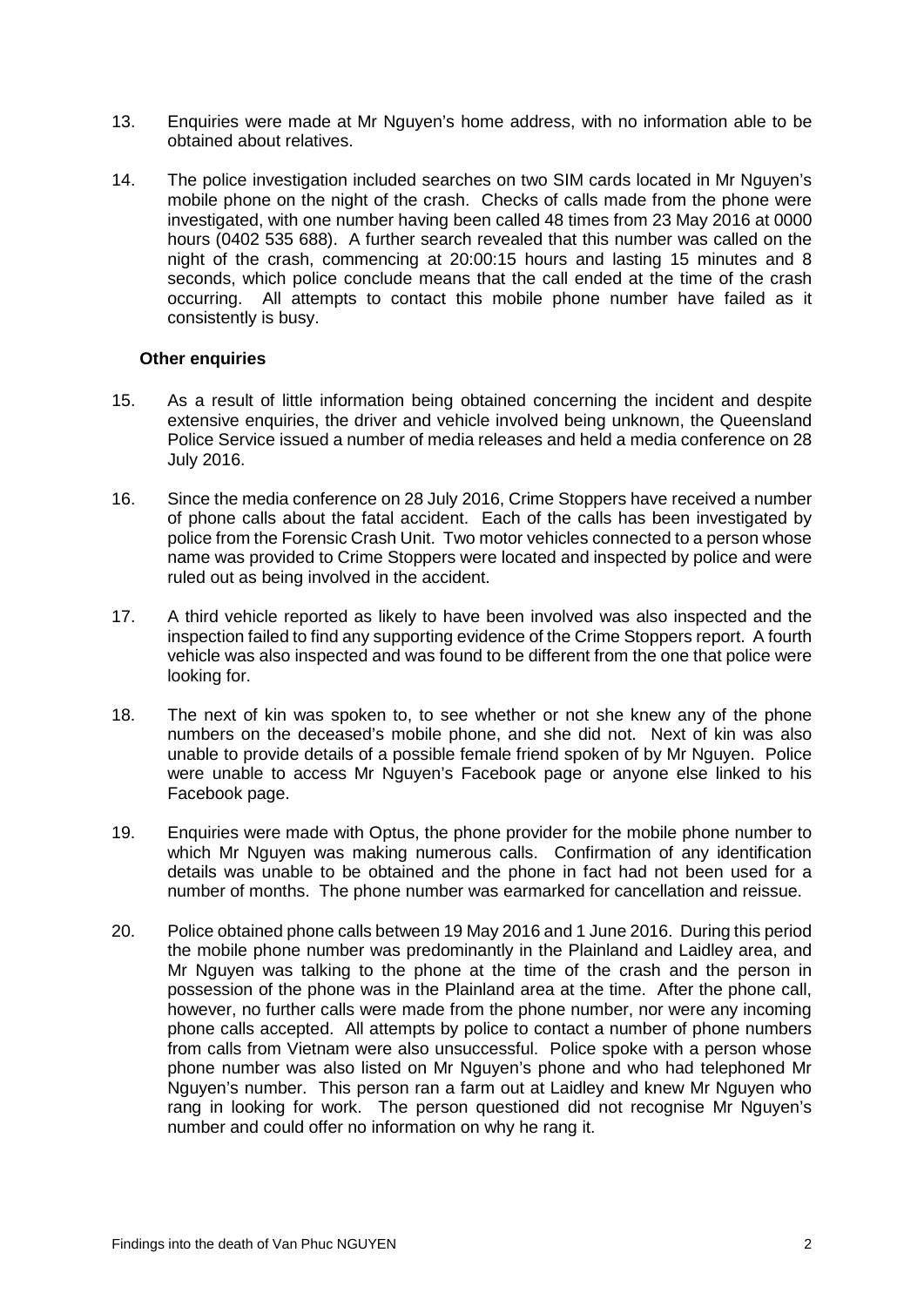- 21. Police enquiries with the landlord of Mr Nguyen revealed that Mr Nguyen had only been living there for two weeks and he had not discussed his private life or any people relating to his life. A further search of numbers in Mr Nguyen's phone revealed no further information.
- 22. Police are satisfied that the person who was on the phone in the Plainland area speaking to Mr Nguyen on the night was obviously not directly involved with the incident, although they have expressed concern that there were no further attempts by the person to contact Mr Nguyen or anybody else given that it is considered highly likely that the person to whom Mr Nguyen was speaking would have heard the impact of the motor vehicle.
- 23. Enquiries of police were able to ascertain that parts found by police after the incident indicated to a spare parts industry 'expert' that the broken pieces matched a 1989- 1996 Toyota commercial vehicle grille from a 2WD Hilux in that era. This person later found a grille from a RN85R and perfectly matched the parts to that grille. Police have continued to check on the 1988-1996 Toyota Hilux's registered in Inala, Ellen Grove, Doolandella and Forest Lake. None of the vehicles searched on this occasion (9 August 2016) exhibited any damage consistent with the hit and run incident. Seventeen previous vehicles examined on 12 June 2016 also were not related to the incident.
- 24. The Forensic Crash Unit report indicated there was a general lack of physical evidence on the road and grassed edging at the location of the incident, which occurred outside 55 and 57 Shelduck Street, Inala, just past the left turn lane from Pimlico Street. There are no lane markings at the incident location, which is a residential street catering for one lane of traffic in each direction. The street is bordered by raised concrete edging and runs in a general north-south direction. A quantity of groceries was seen in the vicinity of the incident. A Woolworths receipt indicated that the groceries were paid for at 19:59 hours. Other items found at the area included personal belongings of the deceased and two plastic car parts. The only other evidence located on the road was a single curved tyre friction mark which was old and not related to this incident.
- 25. A closer inspection of the two plastic car parts failed to indicate a make or model of the vehicle involved. One piece appeared to be black and grey in colour whilst the other appeared to be cream in colour. Both appeared to be from recent damage to the front of the vehicle and related to this incident given the close proximity to Mr Nguyen. A thorough search conducted along the scene in an attempt to locate the area of impact between the vehicle and Mr Nguyen could not be located. The area of impact could not be found but was thought to be located close to where the groceries were located.
- 26. There were no direct witnesses to the actual incident.
- 27. Witnesses who were alerted to the incident confirm that the vehicle in question was coming from Inala and heading towards Forest Lake because of the noise and the speed. The motor vehicle was moving very quickly. The vehicle was described as being larger than a small car but smaller than a cargo van or truck. The driver was not able to be seen and witnesses could not tell if there were passengers. There were no other vehicles travelling on the road and no other vehicles parked on the road.
- 28. CCTV was examined and whilst of a good quality, it was unable to provide clear identification of vehicle makes and models which Mr Nguyen is seen walking past as shown in cameras from Your Choice Tyre and Mechanical on the corner of Wirraway Parade and Partridge Street. The CCTV does show Mr Nguyen speaking on his phone at 20:07:43 hours, disappearing from view at 20:08:00 hours. CCTV did not assist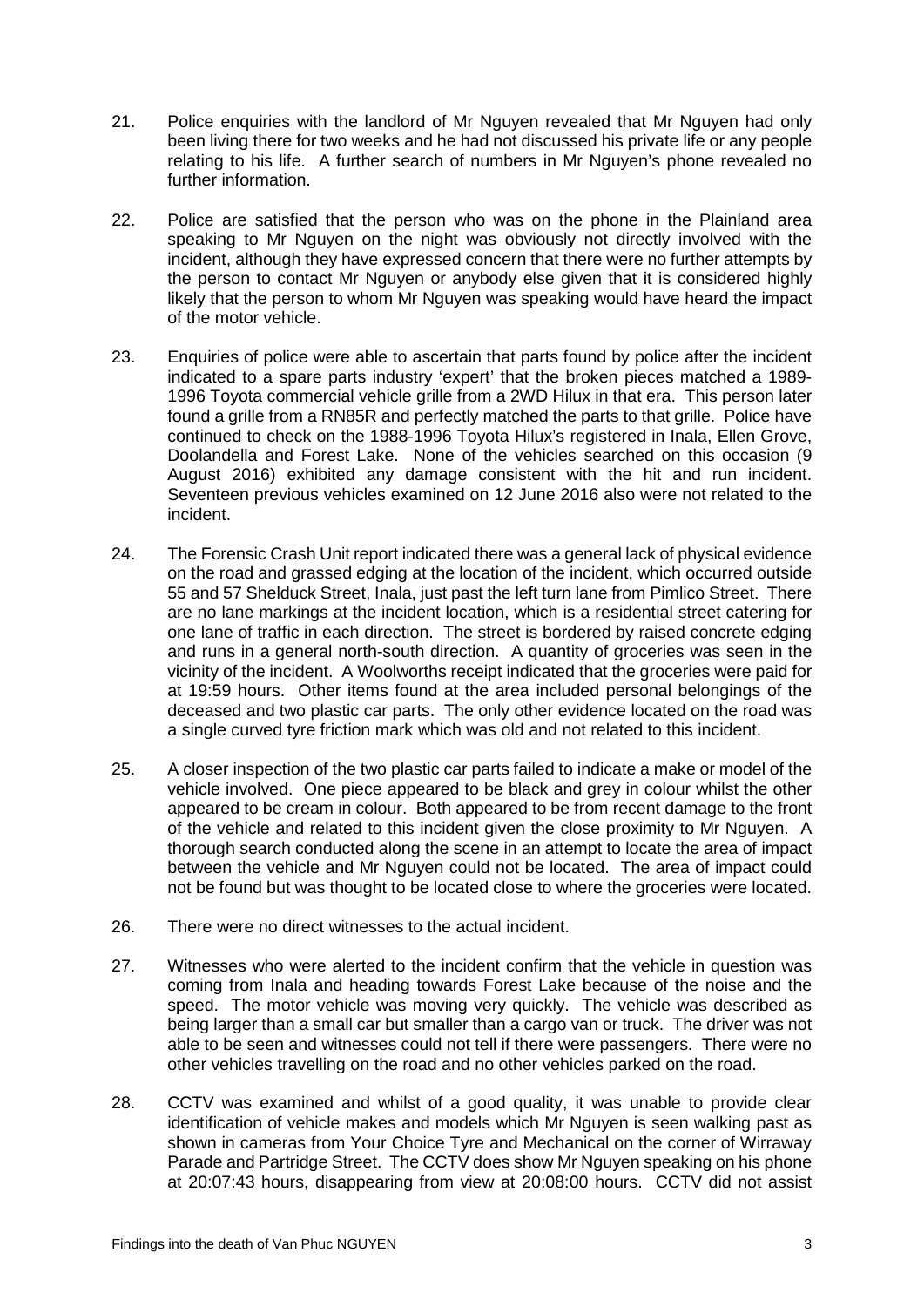police in considering any vehicle seen on the CCTV to be the subject vehicle, which are at best described as 'unknown sedan', 'unknown white sedan', 'a hatchback or similar shaped vehicle driving past'.

- 29. Information obtained in relation to the grille part also included a 1988-2004 Toyota Hilux/4 Runner, 1997-2006 Toyota Hilux, 1988-2004 Toyota Hilux 2WD, or a 1996- 2004 Toyota Townace/Liteace/Spacia.
- 30. Enquiries were conducted with a number of local wreckers and second hand car yards to ascertain a more specific make and model. Finally, at All Jap Auto Parts it was confirmed the parts were definitely from a Toyota Hilux, and the director provided a similar grille to a Toyota Hilux which had the same parts and was a consistent match with the parts left at the scene on the night of the incident. It also appeared to be similar to the marks on the buttocks of the deceased.
- 31. Police continued to search for Toyota Hilux's to which this particular grille was fitted and narrowed it down to the years 1989-1996 and 1997-2005. Searches were done for both registered and cancelled vehicles within the Inala and surrounding area given the location where the crash occurred. Doorknocks were then conducted at the addresses of these vehicles to try and locate the vehicle involved. It became apparent that the grille fitted to Toyota Hilux's from 1997-2005 differed to the one obtained from the wreckers and the parts located at the scene did not match these grilles, and so these vehicles were discounted.
- 32. Police also sent a flyer which was distributed to officers on the south side of Brisbane and Ipswich area on 3 June 2016 to ensure that local police were aware of the type of vehicle possibly involved in the incident. In the meantime attempts were made to identify the tyre imprint located on the clothing of the deceased. Enquires with a number of tyre dealerships failed to identify the model of tyre although it was a light commercial type tyre.
- 33. Police were referred to a tyre engineer to try and establish its make and model, but the tyre engineer was unable to identify a make and model of a tyre from the images provided. The engineer then took images to a conference of similar engineers from around Australia and Melbourne and they also failed to identify the make or model of tyre, except confirming it appeared to be from a light commercial type tyre. This type of tyre is commonly fitted to Toyota Hilux's and appeared to support the type of vehicle involved.
- 34. Police also conducted stationary and mobile patrols at the intersection of Wirraway Parade and Partridge Street and in the surrounding streets on Tuesday 7 June 2016. It was thought the vehicle may frequent the area on a Tuesday night. Police did intercept a Toyota Hilux in the surrounding area that matched the vehicle believed to be involved, but it was ruled out as not being related. The patrols failed to locate any vehicles involved in the incident.
- 35. Given that it is believed that the vehicle involved is a 1988-1997 Toyota Hilux, this vehicle does not appear to have driven past the CCTV location. It is therefore unknown where this vehicle has come from prior to impacting with the deceased. A further call for witnesses was run through the police media section and a continuation of doorknocks for vehicles registered in the area has occurred. All efforts to locate the driver and the vehicle involved have failed and there are no known investigations that can be carried out.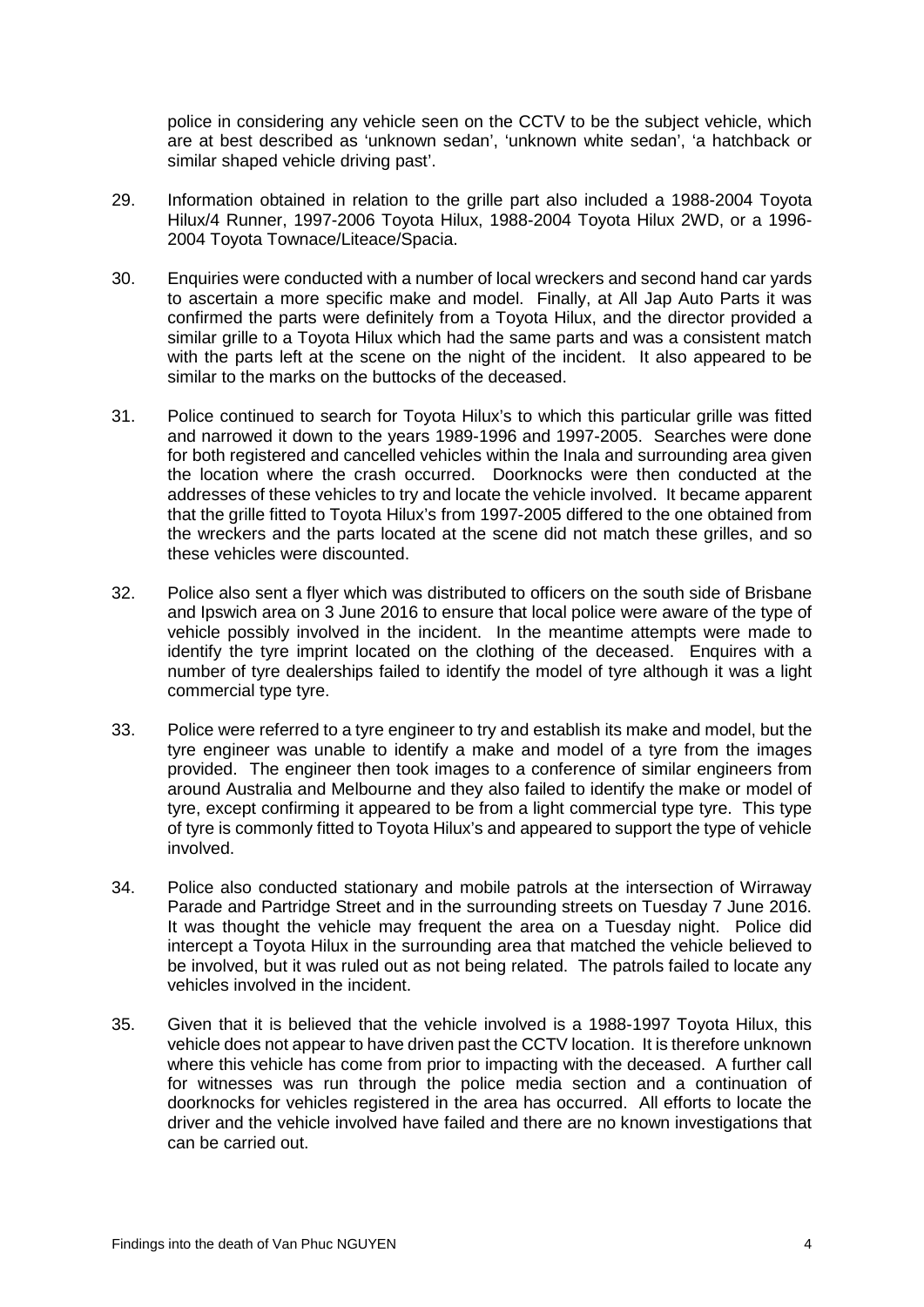- 36. On 10 June 2018 police received a further Crime Stoppers call from a person who wished to remain anonymous. That person gave the name of another driver of a vehicle believed to be a white Holden Rodeo as a potential person of interest.
- 37. Police subsequently investigated with vehicle and interviewed a number of persons. The vehicle was located in Roma and police attended and took photographs and statements. Police conducted a comparison of the front grill fitted to the Rodeo and it appeared completely intact and the cross members appeared wider than the one that police were seeking.
- 38. A comparison was also made between the tyres fitted to the Rodeo and the Tyre imprint located on Mr Nguyen at the time of his autopsy. Police also obtained a new tyre for comparison purposes. In both instances although there were some similarities between the treating pattern located on Mr Nguyen's trousers and the tyres did not appear to be a conclusive match. The tyres were made in China and were commonly used for light commercial vehicles.
- <span id="page-6-0"></span>39. As a result of the latest investigation no conclusive evidence has been obtained.

#### **Conclusions**

- 40. Van Phuc Nguyen has died from injuries as a result of a hit and run motor vehicle collision that occurred on 24 May 2016.
- 41. Queensland Police Service have conducted extensive and comprehensive investigations in an effort to identify the motor vehicle and/or driver of the vehicle that has caused the death. To date this has been unsuccessful.
- 42. These findings are being published in the public interest and with approval from family in the hope they may prompt persons who may very well know of this case and who the driver is and provide this information or any other information they have knowledge of directly to the police or through Crime Stoppers.

### <span id="page-6-1"></span>**Findings required by s. 45**

| Identity of the deceased: | Van Phuc Nguyen                                                                                                                                                                                                                        |
|---------------------------|----------------------------------------------------------------------------------------------------------------------------------------------------------------------------------------------------------------------------------------|
| How he died:              | Van Phuc Nguyen has died from injuries as a<br>result of a hit and run motor vehicle collision that<br>occurred on 24 May 2016.                                                                                                        |
|                           | Queensland Police Service have conducted<br>extensive and comprehensive investigations in<br>an effort to identify the motor vehicle and/or<br>driver of the vehicle that has caused the death.<br>To date this has been unsuccessful. |
| <b>Place of death:</b>    | Shelduck Street INALA QLD 4077 AUSTRALIA                                                                                                                                                                                               |
| Date of death:            | 24 May 2016                                                                                                                                                                                                                            |
| Cause of death:           | Head injuries as a result of a motor vehicle<br>collision (pedestrian).                                                                                                                                                                |